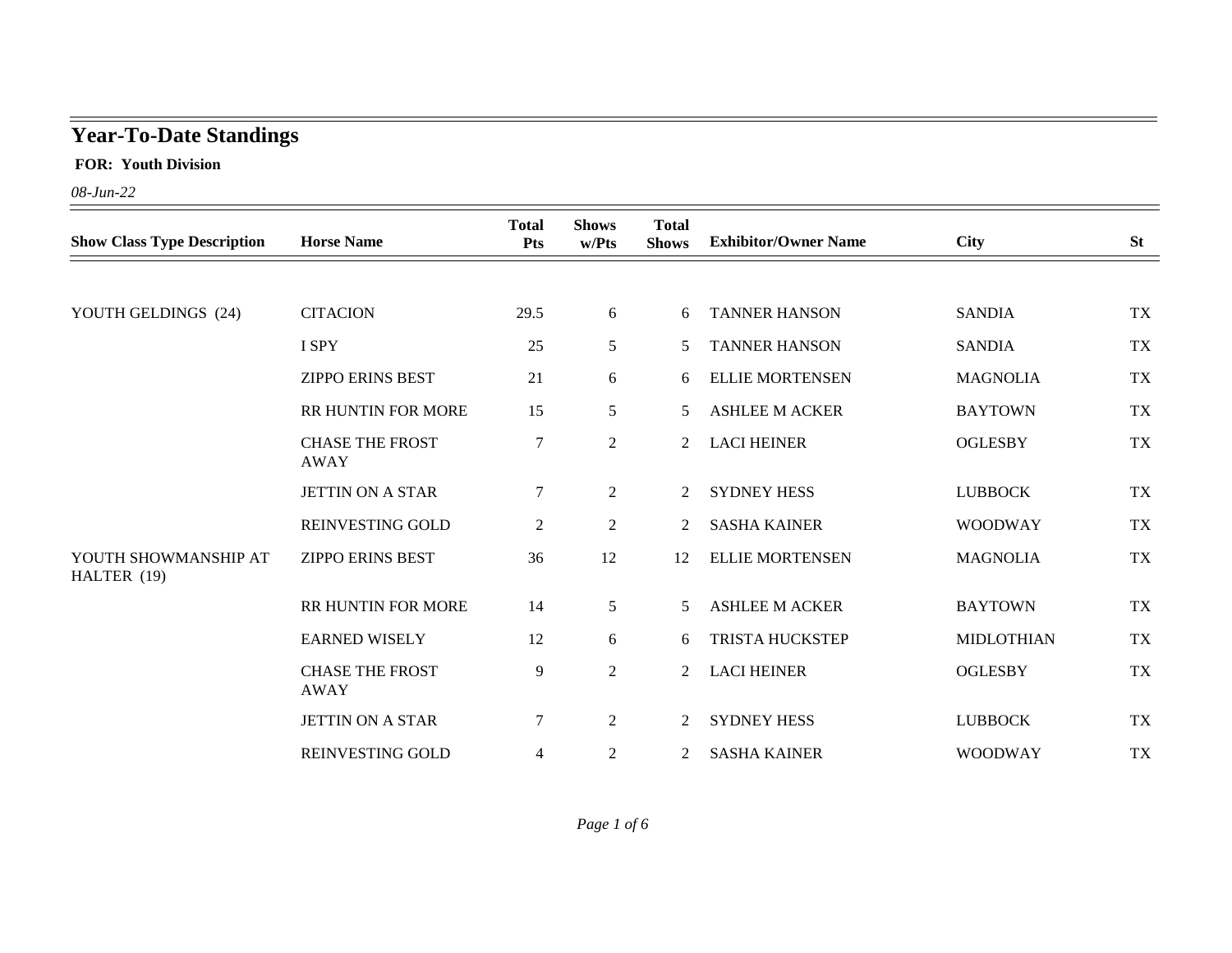| <b>Show Class Type Description</b>    | <b>Horse Name</b>                     | <b>Total</b><br><b>Pts</b> | <b>Shows</b><br>w/Pts | <b>Total</b><br><b>Shows</b> | <b>Exhibitor/Owner Name</b> | City                | <b>St</b> |
|---------------------------------------|---------------------------------------|----------------------------|-----------------------|------------------------------|-----------------------------|---------------------|-----------|
| YOUTH WORKING COW<br>HORSE $(2)$      | <b>GOT ME LOOKIN</b>                  | $\overline{4}$             | $\overline{2}$        | $\overline{2}$               | ROBERT TELL BAGLEY          | <b>DIMMITT</b>      | <b>TX</b> |
| YOUTH WORKING COW<br>HORSE BOXING (2) | <b>SLYD MY WAY</b>                    | 10                         | $\overline{2}$        | 2                            | TREYLYN R HANCOCK           | <b>WHARTON</b>      | <b>TX</b> |
|                                       | <b>PEPPILENA</b>                      | 6                          | $\overline{2}$        | $\overline{2}$               | <b>CHARYLET DAVIN LEE</b>   | <b>MCALLEN</b>      | TX        |
|                                       | CAL MY GUNZ R<br><b>SMOKEN</b>        | 4                          | $\overline{2}$        | 2                            | <b>CHARYLET DAVIN LEE</b>   | <b>MCALLEN</b>      | <b>TX</b> |
| YOUTH BARREL RACING (2)               | HB ANNIE OAKLEY                       | 14                         | $\overline{2}$        | $\overline{2}$               | <b>HAILEY N BEAL</b>        | <b>BLACKWELL</b>    | <b>TX</b> |
|                                       | DM A FLITIN NATURAL                   | 4                          | $\overline{2}$        | 2                            | <b>HAILEY N BEAL</b>        | <b>BLACKWELL</b>    | <b>TX</b> |
|                                       | <b>ROCKIN MAXINE</b>                  | 2                          | $\overline{2}$        | 2                            | <b>HAILEY N BEAL</b>        | <b>BLACKWELL</b>    | <b>TX</b> |
| YOUTH POLE BENDING (2)                | <b>CTR SUN N CEE</b>                  | 4                          | $\overline{2}$        | 2                            | <b>BILOXI REAGAN SHULTZ</b> | <b>ABILENE</b>      | <b>TX</b> |
| YOUTH REINING (8)                     | <b>CASHIN IN GUNS</b>                 | 24                         | 5                     | 5                            | <b>COURTNEY HAMMIT</b>      | <b>MADISONVILLE</b> | <b>TX</b> |
|                                       | <b>WHIZKY BENT</b>                    | 15                         | $\overline{2}$        | 8                            | <b>ISABELLE HILDEBRANDT</b> | <b>PEARLAND</b>     | <b>TX</b> |
|                                       | <b>WIMPYS REINMAKER</b>               | 14                         | 5                     | 11                           | HARPER CATHERINE NASH       | MADISONVILLE        | <b>TX</b> |
| YOUTH TRAIL (17)                      | <b>ZIP N FLOW</b>                     | 39                         | 6                     | 6                            | <b>COURTNEY HAMMIT</b>      | <b>MADISONVILLE</b> | <b>TX</b> |
|                                       | DO YA LIKE EM LAZY                    | 31                         | 9                     | 12                           | <b>ADDISON GRACE ALLEN</b>  | <b>MADISONVILLE</b> | <b>TX</b> |
|                                       | RR HUNTIN FOR MORE                    | 13                         | 2                     | 5                            | <b>ASHLEE M ACKER</b>       | <b>BAYTOWN</b>      | <b>TX</b> |
|                                       | <b>JETTIN ON A STAR</b>               | 9                          | $\overline{2}$        | $\overline{2}$               | <b>SYDNEY HESS</b>          | <b>LUBBOCK</b>      | <b>TX</b> |
|                                       | <b>CHASE THE FROST</b><br><b>AWAY</b> | $\overline{\mathcal{L}}$   | $\overline{2}$        | 2                            | <b>LACI HEINER</b>          | <b>OGLESBY</b>      | <b>TX</b> |
|                                       | REINVESTING GOLD                      | 2                          | $\overline{2}$        | $\overline{2}$               | <b>SASHA KAINER</b>         | <b>WOODWAY</b>      | <b>TX</b> |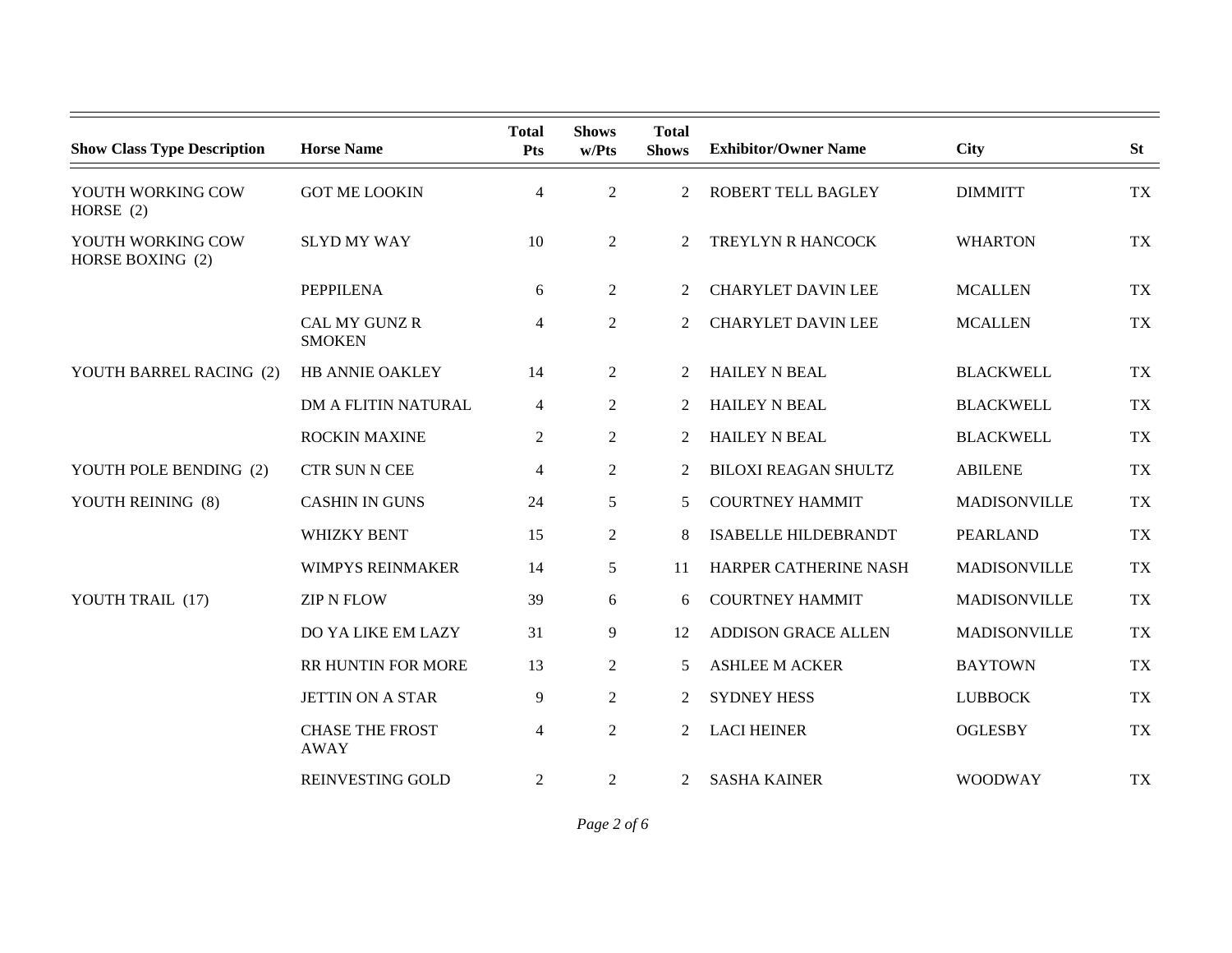| <b>Show Class Type Description</b> | <b>Horse Name</b>         | <b>Total</b><br>Pts | <b>Shows</b><br>w/Pts | <b>Total</b><br><b>Shows</b> | <b>Exhibitor/Owner Name</b> | <b>City</b>         | <b>St</b> |
|------------------------------------|---------------------------|---------------------|-----------------------|------------------------------|-----------------------------|---------------------|-----------|
| YOUTH WESTERN<br>HORSEMANSHIP (19) | <b>ZIPPO ERINS BEST</b>   | 58                  | 9                     | 12                           | <b>ELLIE MORTENSEN</b>      | <b>MAGNOLIA</b>     | <b>TX</b> |
|                                    | DO YA LIKE EM LAZY        | 41                  | 8                     | 11                           | <b>ADDISON GRACE ALLEN</b>  | <b>MADISONVILLE</b> | <b>TX</b> |
|                                    | <b>RR HUNTIN FOR MORE</b> | 26                  | 5                     | 5                            | <b>ASHLEE M ACKER</b>       | <b>BAYTOWN</b>      | <b>TX</b> |
|                                    | <b>ZIP N FLOW</b>         | 26                  | 6                     | 6                            | <b>COURTNEY HAMMIT</b>      | <b>MADISONVILLE</b> | <b>TX</b> |
|                                    | <b>FLASH MAN ZIP</b>      | 19                  | 6                     | 6                            | <b>ADDISON GRACE ALLEN</b>  | MADISONVILLE        | <b>TX</b> |
|                                    | <b>CASHIN IN GUNS</b>     | 11                  | $\overline{2}$        | 2                            | <b>COURTNEY HAMMIT</b>      | MADISONVILLE        | <b>TX</b> |
|                                    | <b>JETTIN ON A STAR</b>   | 10                  | $\overline{2}$        | 2                            | <b>SYDNEY HESS</b>          | <b>LUBBOCK</b>      | <b>TX</b> |
|                                    | REINVESTING GOLD          | 6                   | $\overline{2}$        | 2                            | <b>SASHA KAINER</b>         | <b>WOODWAY</b>      | <b>TX</b> |
| YOUTH WESTERN<br>PLEASURE (7)      | DO YA LIKE EM LAZY        | 8                   | 5                     | 5                            | <b>ADDISON GRACE ALLEN</b>  | <b>MADISONVILLE</b> | <b>TX</b> |
|                                    | <b>JETTIN ON A STAR</b>   | $\overline{4}$      | 2                     | 2                            | <b>SYDNEY HESS</b>          | <b>LUBBOCK</b>      | <b>TX</b> |
|                                    | REINVESTING GOLD          | $\overline{2}$      | $\overline{2}$        | 2                            | <b>SASHA KAINER</b>         | <b>WOODWAY</b>      | <b>TX</b> |
| YOUTH RANCH RIDING (18)            | <b>CASHIN IN GUNS</b>     | 62                  | 11                    | 11                           | <b>COURTNEY HAMMIT</b>      | <b>MADISONVILLE</b> | <b>TX</b> |
|                                    | <b>SLYD MY WAY</b>        | 58                  | 8                     | 8                            | TREYLYN R HANCOCK           | <b>WHARTON</b>      | <b>TX</b> |
|                                    | <b>WIMPYS REINMAKER</b>   | 32                  | 8                     | 17                           | HARPER CATHERINE NASH       | <b>MADISONVILLE</b> | <b>TX</b> |
|                                    | <b>WHIZKY BENT</b>        | 19                  | 6                     | 6                            | <b>ISABELLE HILDEBRANDT</b> | <b>PEARLAND</b>     | <b>TX</b> |
|                                    | SPOT ON JOE               | 14                  | 4                     | 6                            | <b>ROSEMARY HARTMAN</b>     | <b>MUENSTER</b>     | <b>TX</b> |
|                                    | <b>PEPPILENA</b>          | 13                  | $\overline{2}$        | 2                            | <b>CHARYLET DAVIN LEE</b>   | <b>MCALLEN</b>      | <b>TX</b> |
|                                    | <b>STYLISH LIL BOON</b>   | 11                  | 3                     | 3                            | ALLORA ELIZABETH LEONARD    | <b>WILLOW CITY</b>  | <b>TX</b> |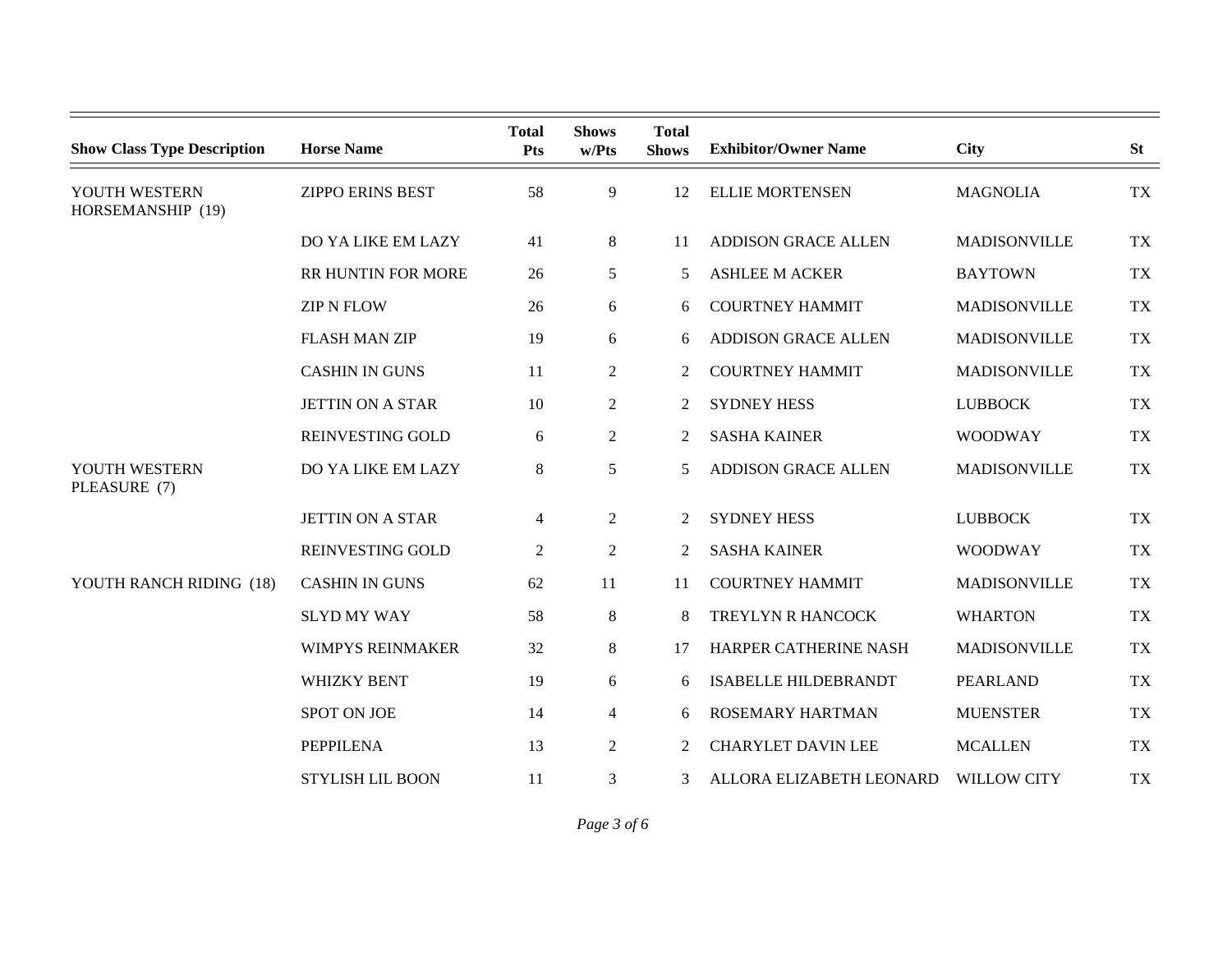| <b>Show Class Type Description</b>                   | <b>Horse Name</b>                     | <b>Total</b><br><b>Pts</b> | <b>Shows</b><br>w/Pts | <b>Total</b><br><b>Shows</b> | <b>Exhibitor/Owner Name</b> | <b>City</b>         | <b>St</b> |
|------------------------------------------------------|---------------------------------------|----------------------------|-----------------------|------------------------------|-----------------------------|---------------------|-----------|
| YOUTH RANCH RIDING (18)                              | <b>CAL MY GUNZ R</b><br><b>SMOKEN</b> | 10                         | $\overline{2}$        | 2                            | <b>CHARYLET DAVIN LEE</b>   | <b>MCALLEN</b>      | <b>TX</b> |
|                                                      | <b>GOT ME LOOKIN</b>                  | $\overline{4}$             | $\overline{2}$        | $\overline{2}$               | <b>ROBERT TELL BAGLEY</b>   | <b>DIMMITT</b>      | <b>TX</b> |
| YOUTH RANCH TRAIL (8)                                | <b>SLYD MY WAY</b>                    | 18                         | 5                     | 5                            | TREYLYN R HANCOCK           | <b>WHARTON</b>      | <b>TX</b> |
|                                                      | <b>WIMPYS REINMAKER</b>               | 15                         | 8                     | 11                           | HARPER CATHERINE NASH       | <b>MADISONVILLE</b> | <b>TX</b> |
| YOUTH HUNTER UNDER<br>SADDLE (2)                     | <b>JETTIN ON A STAR</b>               | $8\,$                      | $\overline{c}$        | 2                            | <b>SYDNEY HESS</b>          | <b>LUBBOCK</b>      | <b>TX</b> |
|                                                      | <b>CHASE THE FROST</b><br><b>AWAY</b> | 6                          | $\overline{2}$        | 2                            | <b>LACI HEINER</b>          | <b>OGLESBY</b>      | <b>TX</b> |
|                                                      | REINVESTING GOLD                      | 4                          | $\overline{2}$        | 2                            | <b>SASHA KAINER</b>         | <b>WOODWAY</b>      | <b>TX</b> |
| YOUTH HUNT SEAT<br>EQUITATION (7)                    | RR HUNTIN FOR MORE                    | 16                         | 5                     | 5                            | <b>ASHLEE M ACKER</b>       | <b>BAYTOWN</b>      | <b>TX</b> |
|                                                      | <b>JETTIN ON A STAR</b>               | 11                         | $\overline{2}$        | $\overline{2}$               | <b>SYDNEY HESS</b>          | <b>LUBBOCK</b>      | <b>TX</b> |
|                                                      | <b>CHASE THE FROST</b><br><b>AWAY</b> | 9                          | $\overline{2}$        | $\overline{2}$               | <b>LACI HEINER</b>          | <b>OGLESBY</b>      | <b>TX</b> |
|                                                      | <b>REINVESTING GOLD</b>               | $\overline{2}$             | $\overline{2}$        | $\overline{2}$               | <b>SASHA KAINER</b>         | <b>WOODWAY</b>      | <b>TX</b> |
| YOUTH RANCH HORSE<br>HERITAGE PLEASURE (1)           | <b>STYLISH LIL BOON</b>               | 1                          | $\mathbf{1}$          |                              | ALLORA ELIZABETH LEONARD    | <b>WILLOW CITY</b>  | <b>TX</b> |
| YOUTH RHC LTD 4-AND-UP<br><b>WORKING RANCH HORSE</b> | <b>STYLISH LIL BOON</b>               | 1                          | 1                     |                              | ALLORA ELIZABETH LEONARD    | <b>WILLOW CITY</b>  | <b>TX</b> |
| YOUTH RHC 4 AND UP<br><b>RANCH CUTTING</b>           | <b>STYLISH LIL BOON</b>               | 3                          | 1                     |                              | ALLORA ELIZABETH LEONARD    | <b>WILLOW CITY</b>  | <b>TX</b> |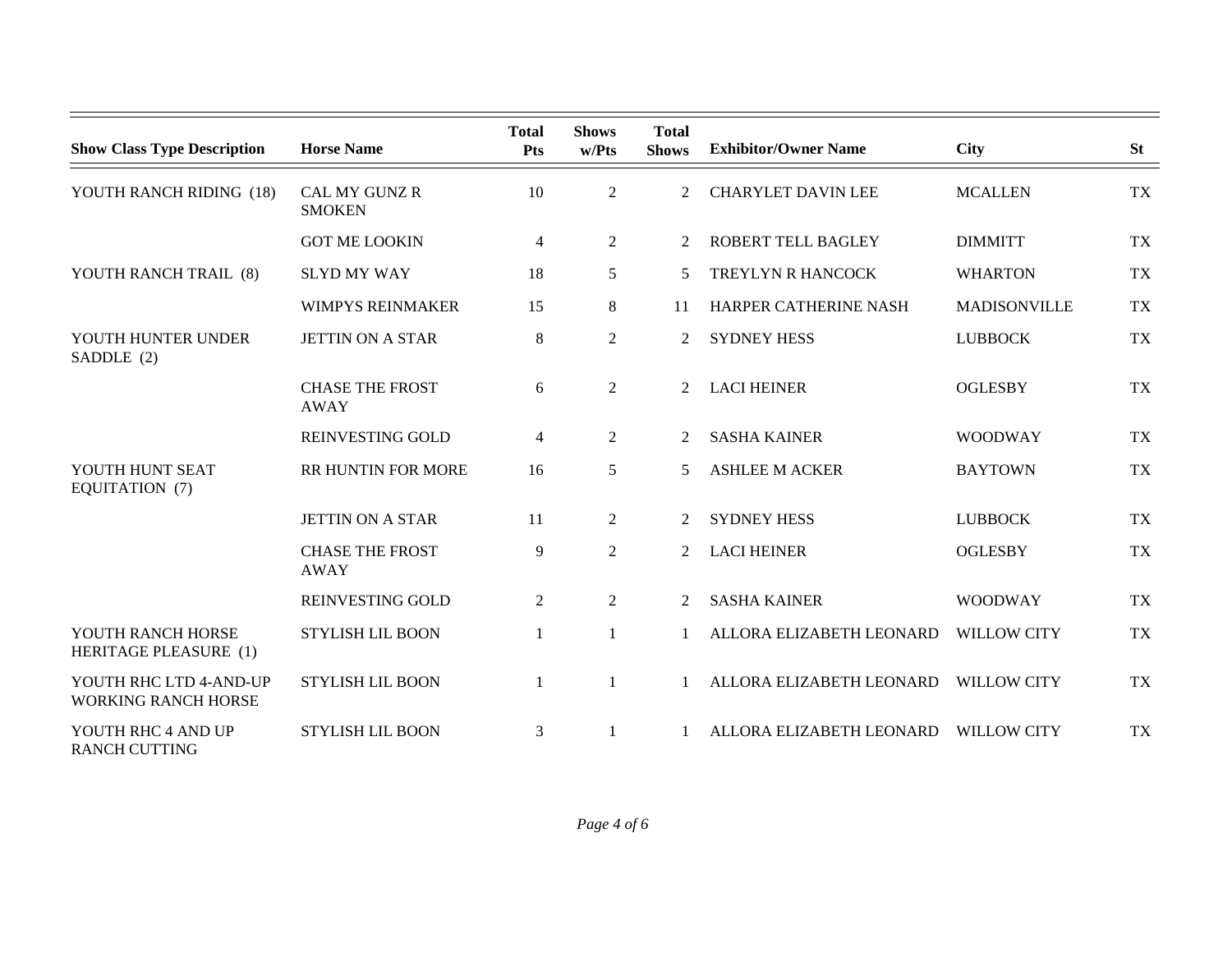| <b>Show Class Type Description</b>        | <b>Horse Name</b>              | <b>Total</b><br><b>Pts</b> | <b>Shows</b><br>w/Pts | <b>Total</b><br><b>Shows</b> | <b>Exhibitor/Owner Name</b> | <b>City</b>        | <b>St</b> |
|-------------------------------------------|--------------------------------|----------------------------|-----------------------|------------------------------|-----------------------------|--------------------|-----------|
| YOUTH VRH LIMITED<br><b>RANCH RIDING</b>  | <b>SLYD MY WAY</b>             | 9                          | 1                     |                              | TREYLYN R HANCOCK           | <b>WHARTON</b>     | <b>TX</b> |
|                                           | <b>STYLISH LIL BOON</b>        | 8                          | $\mathbf{1}$          | $\mathbf{1}$                 | ALLORA ELIZABETH LEONARD    | <b>WILLOW CITY</b> | <b>TX</b> |
|                                           | <b>PEPPILENA</b>               | 7                          | $\mathbf{1}$          | 1                            | <b>CHARYLET DAVIN LEE</b>   | <b>MCALLEN</b>     | <b>TX</b> |
| YOUTH VRH LIMITED<br><b>RANCH TRAIL</b>   | <b>STYLISH LIL BOON</b>        | 9                          | 1                     | $\mathbf{1}$                 | ALLORA ELIZABETH LEONARD    | <b>WILLOW CITY</b> | <b>TX</b> |
|                                           | <b>SLYD MY WAY</b>             | 8                          | 1                     | 1                            | TREYLYN R HANCOCK           | <b>WHARTON</b>     | <b>TX</b> |
|                                           | <b>PEPPILENA</b>               | 6                          | 1                     | 1                            | <b>CHARYLET DAVIN LEE</b>   | <b>MCALLEN</b>     | <b>TX</b> |
|                                           | CAL MY GUNZ R<br><b>SMOKEN</b> | 3                          | 1                     |                              | <b>CHARYLET DAVIN LEE</b>   | <b>MCALLEN</b>     | <b>TX</b> |
| YOUTH VRH LIMITED<br><b>RANCH CUTTING</b> | <b>SLYD MY WAY</b>             | $\tau$                     | 1                     |                              | TREYLYN R HANCOCK           | <b>WHARTON</b>     | <b>TX</b> |
|                                           | <b>STYLISH LIL BOON</b>        | 5                          | 1                     | $\mathbf{1}$                 | ALLORA ELIZABETH LEONARD    | <b>WILLOW CITY</b> | <b>TX</b> |
|                                           | <b>PEPPILENA</b>               | $\overline{2}$             | 1                     | 1                            | <b>CHARYLET DAVIN LEE</b>   | <b>MCALLEN</b>     | <b>TX</b> |
| YOUTH VRH LIMITED<br><b>RANCH REINING</b> | <b>STYLISH LIL BOON</b>        | 9                          | $\mathbf{1}$          | $\mathbf{1}$                 | ALLORA ELIZABETH LEONARD    | <b>WILLOW CITY</b> | <b>TX</b> |
|                                           | <b>SLYD MY WAY</b>             | 7                          | 1                     | 1                            | TREYLYN R HANCOCK           | <b>WHARTON</b>     | <b>TX</b> |
|                                           | <b>PEPPILENA</b>               | $\overline{4}$             |                       | $\mathbf{1}$                 | <b>CHARYLET DAVIN LEE</b>   | <b>MCALLEN</b>     | <b>TX</b> |
| YOUTH VRH RANCH<br>LIMITED COW WORK (1)   | <b>STYLISH LIL BOON</b>        | $8\,$                      | 1                     |                              | ALLORA ELIZABETH LEONARD    | <b>WILLOW CITY</b> | <b>TX</b> |
|                                           | <b>PEPPILENA</b>               | 5                          | 1                     |                              | <b>CHARYLET DAVIN LEE</b>   | <b>MCALLEN</b>     | <b>TX</b> |
|                                           | CAL MY GUNZ R<br><b>SMOKEN</b> | 4                          |                       |                              | <b>CHARYLET DAVIN LEE</b>   | <b>MCALLEN</b>     | <b>TX</b> |